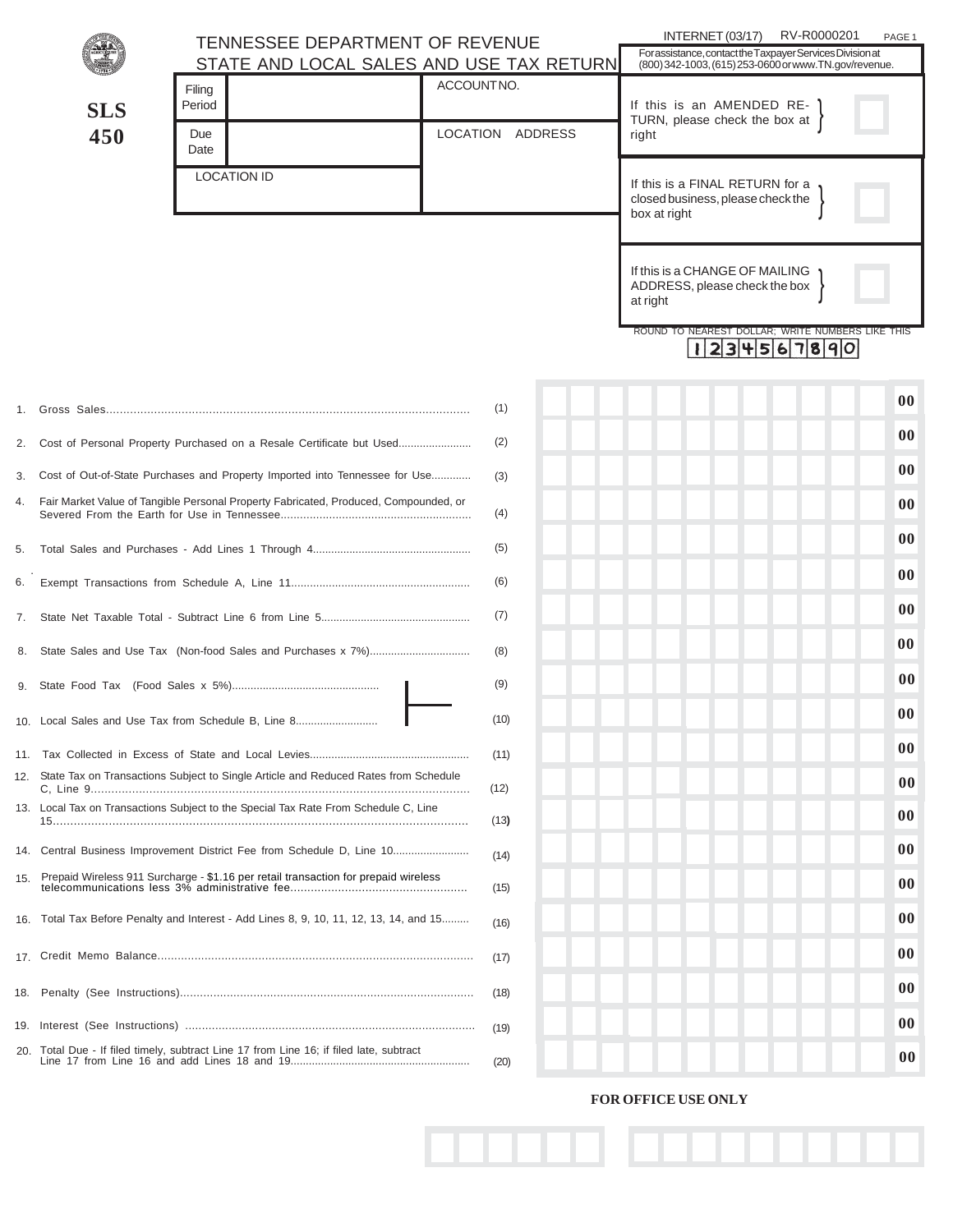## **Schedule A - Exempt Transactions (See Separate Instructions)**

|                                                                                          | 2. Sales made to Vendors or Other Establishments for Resale, and Sales of Items to be Used<br>in Processing Articles for Sale. (Certificates of Resale required.) | (2)  |  |  |
|------------------------------------------------------------------------------------------|-------------------------------------------------------------------------------------------------------------------------------------------------------------------|------|--|--|
|                                                                                          |                                                                                                                                                                   |      |  |  |
|                                                                                          | 4. Sales to Federal or Tennessee Governments and Qualified Nonprofit Institutions                                                                                 | (4)  |  |  |
|                                                                                          | 5. Returned Merchandise Reported as Sales on This or a Previous Return. Show on<br>Schedule B, Line 2 Amounts Claimed on Schedule B, Line 4, of prior returns     | (5)  |  |  |
|                                                                                          |                                                                                                                                                                   |      |  |  |
|                                                                                          |                                                                                                                                                                   |      |  |  |
|                                                                                          | 8. Repossessions - Portion of Unpaid Principal Balances in excess of \$500 due on TPP                                                                             | (8)  |  |  |
|                                                                                          |                                                                                                                                                                   | (9)  |  |  |
|                                                                                          | 10. Sales Tax Holiday (last Friday in July through following Sunday)                                                                                              | (10) |  |  |
| 11. Total Exemptions (Add Lines 1 through 10; enter here and on First Page, Line 6) (11) |                                                                                                                                                                   |      |  |  |

|  | $\bf{00}$ |
|--|-----------|
|  | $\bf{00}$ |
|  | $\bf{00}$ |
|  | $\bf{00}$ |
|  | $\bf{00}$ |
|  | $\bf{00}$ |
|  | $\bf{00}$ |
|  | $\bf{00}$ |
|  | $\bf{00}$ |
|  | $\bf{00}$ |
|  | $\bf{00}$ |

## **Schedule B - Local Sales and Use Tax (See Separate Instructions)**

| 2. Adjustments (Total of Schedule A, Line 1 and any applicable amounts from Schedule | (2) |
|--------------------------------------------------------------------------------------|-----|
|                                                                                      |     |
|                                                                                      |     |
|                                                                                      |     |
| 6. Other Deductions Including Sales of Specified Digital Products and of Merchandise | (6) |
|                                                                                      |     |
| 8. Local Sales and Use Tax (Multiply Line 7 x the applicable local tax rate;         | (8) |

|  | 00                                  |
|--|-------------------------------------|
|  | $\overline{\mathbf{00}}$            |
|  | $\overline{\overline{\mathbf{00}}}$ |
|  | $\overline{\mathbf{00}}$            |
|  | $\overline{\mathbf{00}}$            |
|  | $\overline{\mathbf{00}}$            |
|  | $\bf{00}$                           |
|  | $\overline{\mathbf{00}}$            |